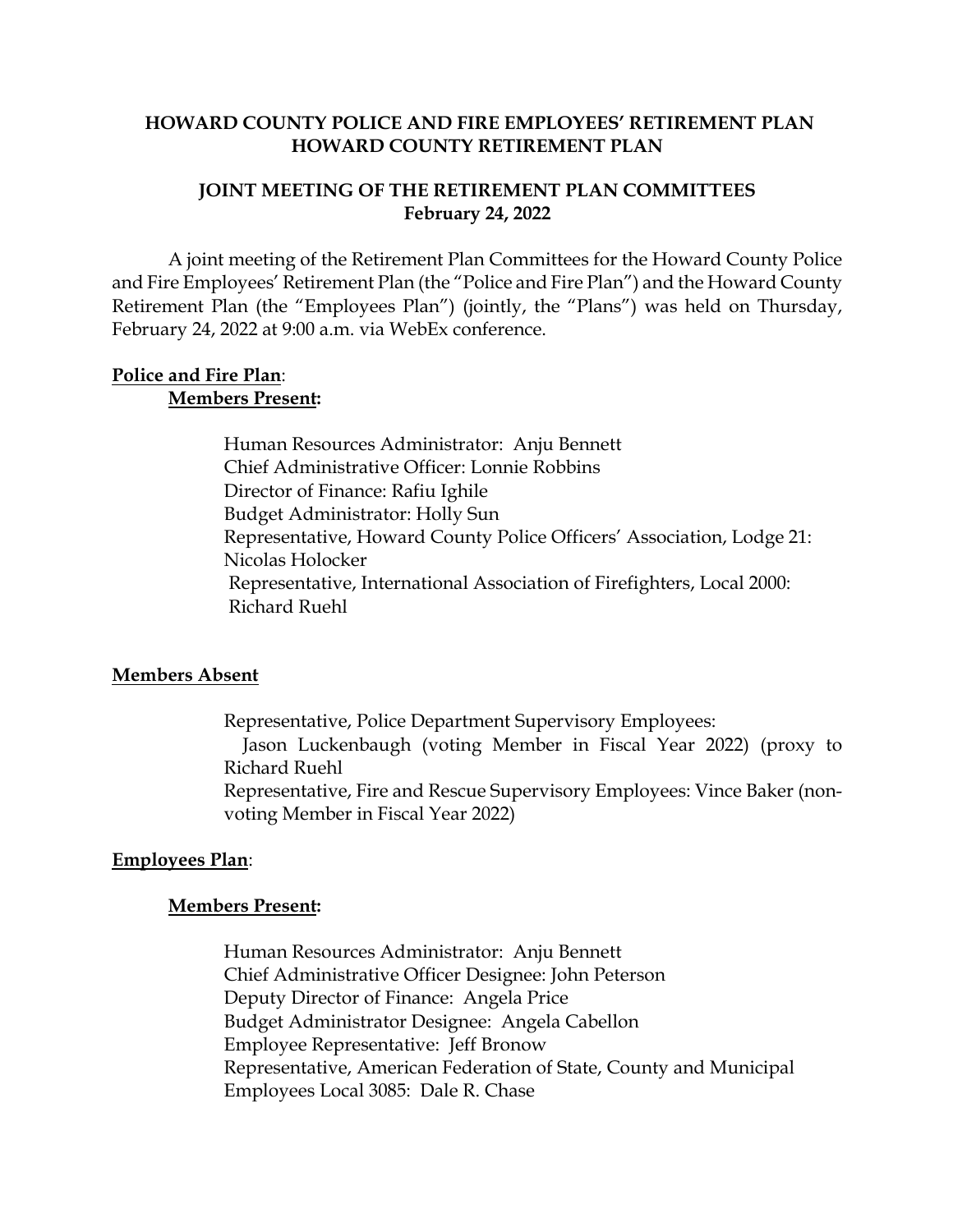Representative, American Federation of State, County and Municipal Employees Local 3080: Melanie Avery

# **Member Absent**

None

Also present for all or a portion of the meeting were:

Scott Southern, Retirement Coordinator Karen Gerald, Assistant Retirement Coordinator Sima Taghavi, Department of Finance Margaret Belmondo, NEPC Francesca LoVerde, NEPC Matt Ritter, NEPC Jamar Herry, Office of Law Paul W. Madden, Whiteford, Taylor & Preston L.L.P.

Anju Bennett acted as Chair of the meeting and Paul Madden acted as secretary.

The minutes of the January 27, 2022 meeting of the Joint Committee were approved by the members of each Committee.

At 9:05 a.m., a motion was made by John Peterson and seconded by Jeff Bronow to close the meeting pursuant to General Provisions Article § 3-305(b) to consider the investment of public funds and to comply with a specific constitutional, statutory or judicially imposed requirement that prevents disclosures about a particular matter or proceeding. Anju Bennett, John Peterson, Angie Price, Angela Cabellon, Jeff Bronow, Dale Chase and Melanie Avery all voted in favor of the motion. There were no absences, negative votes or abstentions.

At 9:06 a.m., a motion was made by Cole Holocker and seconded by Lonnie Robbins to close the meeting pursuant to General Provisions Article § 3-305(b) to consider the investment of public funds and to comply with a specific constitutional, statutory or judicially imposed requirement that prevents public disclosures about a particular matter or proceeding. Anju Bennett, Lonnie Robbins, Rafiu Ighile, Holly Sun, Cole Holocker, and Richard Ruehl voted in favor of the motion. Vincent Baker and Jason Luckenbaugh were absent; there were no negative votes or abstentions.

Margaret Belmondo, Matt Ritter, Francesca LoVerde. Jamar Herry, Paul Madden, Scott Southern, Karen Gerald and Sima Taghavi participated in the closed session. During the closed session the Committees discussed a potential investment of \$20 million in three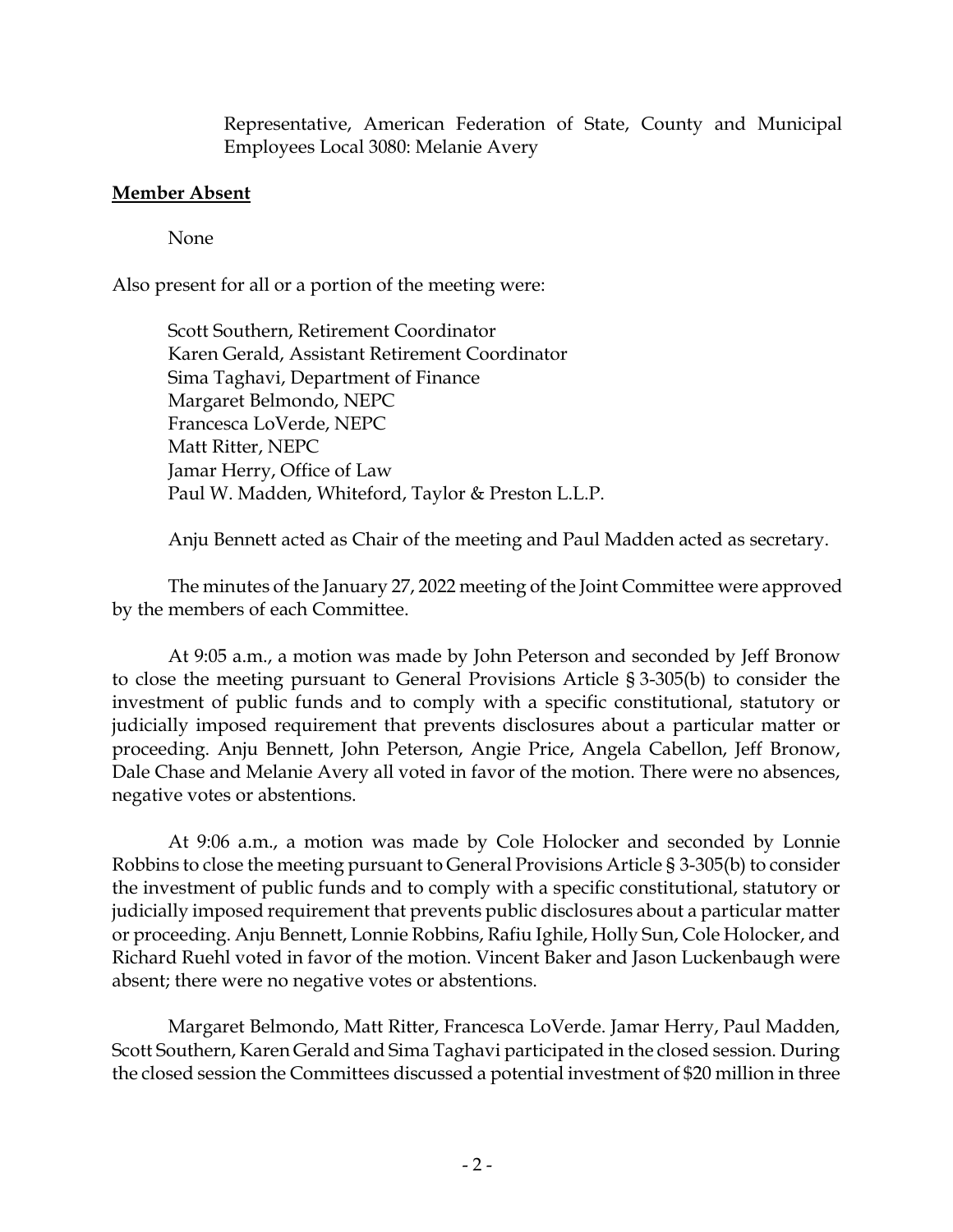private core real estate funds: Carlisle Property Investors, Oak Street Net Lease Property Fund and TA Realty Core Property Fund.

When the meeting reopened at 10:22 a.m., the Joint Committee adopted the following resolution:

Resolved: that the full Joint Committee will interview TA Realty at the next meeting of the Joint Committees.

Margaret presented the NEPC performance report for the calendar quarter ending December 31, 2021. The Plans gained 3.6% for the quarter (gross), which was below median in the 75th percentile in the Public DB peer group. For the trailing one year, the fund gained 15.4% which ranked in the 46<sup>th</sup> percentile. The fiscal year to date return was 5.0%. Looking at the Plans' risk adjusted returns, the Plans' have achieved a higher return than peers while taking less risk over 3-year and 5 -year periods.

Margaret commented on HCMT's private market performance through September 30, 2021. Private equity continues to have strong performance with an internal rate of return of 19.55%.

Margaret Belmondo presented the January 2022 Preliminary Performance Report. The total fund lost 2.8% for the month. The fiscal year to date return is 2.1%. The market value of the fund as of January 31, 2022 was \$1.45 billion.

Discussion on the proposed ESG policy was deferred to the next meeting. Anju asked the committee members to review the proposed ESG Policy and forward any comments to the retirement team within two weeks. A decision on the policy will be made at the next meeting

 Sima Taghavi reported on the Statement of Revenues and Expenses, Budget vs. Actual, as of December 31, 2021 for the Employees Plan. Sima reported that contributions, and total operating expenses were in line with the budget. The Employees Plan had investment income of \$18.5 million, which was 40.22% of the budgeted investment income. The Employees Plan experienced a net operating gain of \$16.4 million, which equaled 39.6% of the budget. The fiduciary net position for the Employees Plan was \$643.5 million as of December 31, 2021.

Next, Sima Taghavi reported on the Statement of Revenues and Expenses, Budget vs. Actual, as of December 31, 2021 for the Police & Fire Plan. Sima reported that contributions were close to the budget, and total operating expenses were in line with the budget. The Police & Fire Plan had investment income of \$26.1 million, which was 42.8% of the budgeted investment income. The Police & Fire Plan experienced a net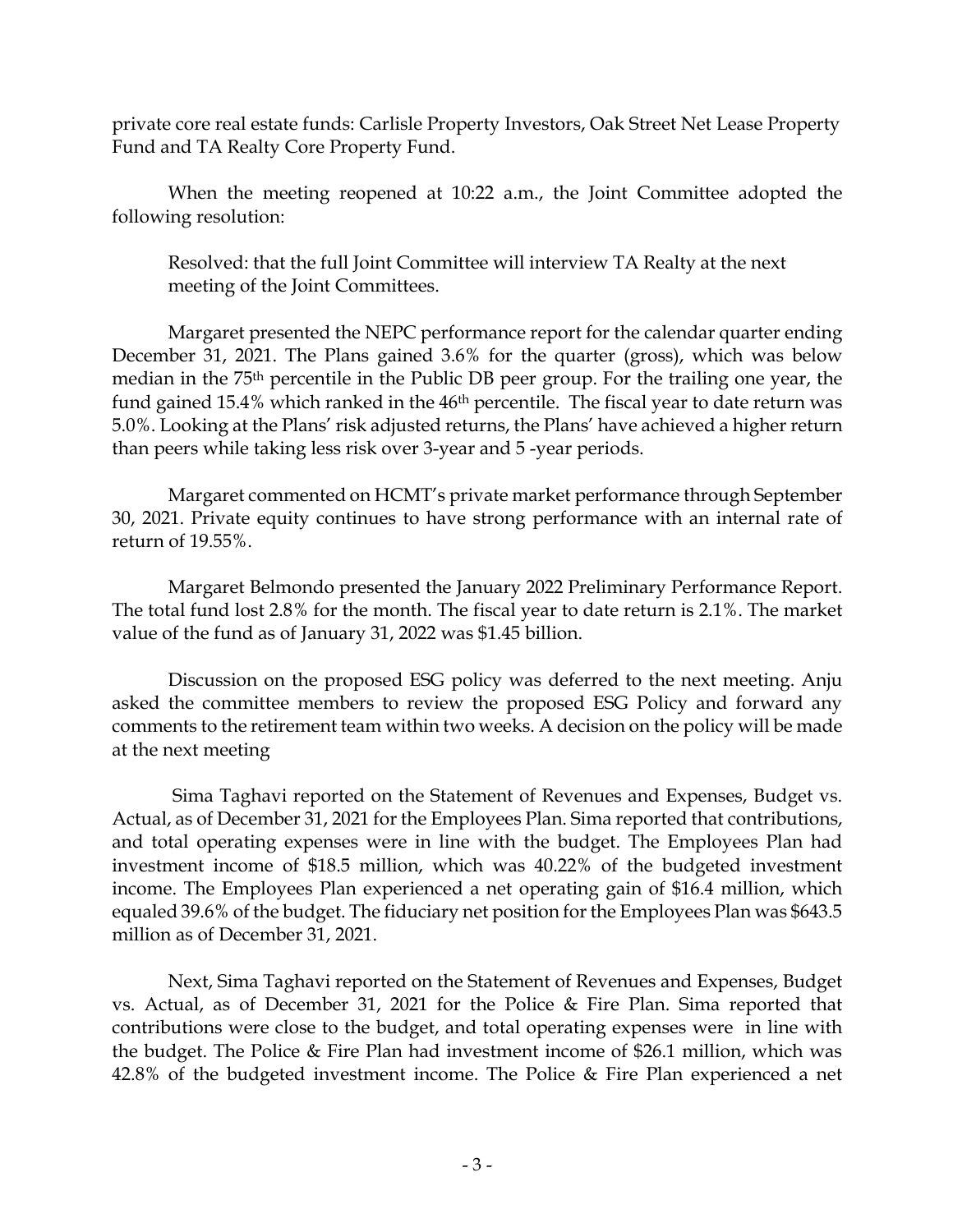operating gain of \$28.3 million, which equaled 42.3% of budget. The fiduciary net position for the Police & Fire Plan was \$854.1 million as of December 31, 2021.

At 11:05 a.m., a motion was made by Rafiu Ighile and seconded by Holly Sun to close the meeting pursuant to General Provisions Article § 3-305(b) to discuss a personnel matter that affects one or more specific individuals, to consult with legal counsel to obtain legal advice on a legal matter and to consult with staff, consultants and other individuals about pending or potential litigation. Anju Bennett, Lonnie Robbins, Rafiu Ighile, Holly Sun, Cole Holocker, and Richard Ruehl voted in favor of the motion. Vincent Baker and Jason Luckenbaugh were absent; there were no negative votes or abstentions.

At 11:06 a.m., a motion was made by Angie Price and seconded by Jeff Bronow to close the meeting pursuant to General Provisions Article § 3-305(b) to discuss a personnel matter that affects one or more specific individuals, to consult with legal counsel to obtain legal advice on a legal matter and to consult with staff, consultants and other individuals about pending or potential litigation. Anju Bennett, John Peterson, Angie Price, Angela Cabellon, Jeff Bronow, Dale Chase and Melanie Avery all voted in favor of the motion. There were no absences, negative votes or abstentions.

During the closed session, the Committees discussed legal issues relating to the administration of military leave and a draft military leave policy. Scott Southern, Karen Gerald, Jamar Herry and Paul Madden participated in the closed session.

When the meeting reopened, Dale Chase asked for an explanation of why the Committees closed the meeting. Anju Bennett said that she would have the plans' attorney contact Dale as it was his recommendation to close it. Jamar Herry communicated that if Paul Madden was going to talk to Dale concerning the open meeting act, he wanted to be in that conversation. There being no further business, the meeting adjourned.

Respectfully submitted,

Paul Madden *Paul Madden* Secretary of the Meeting

*12217314.2*